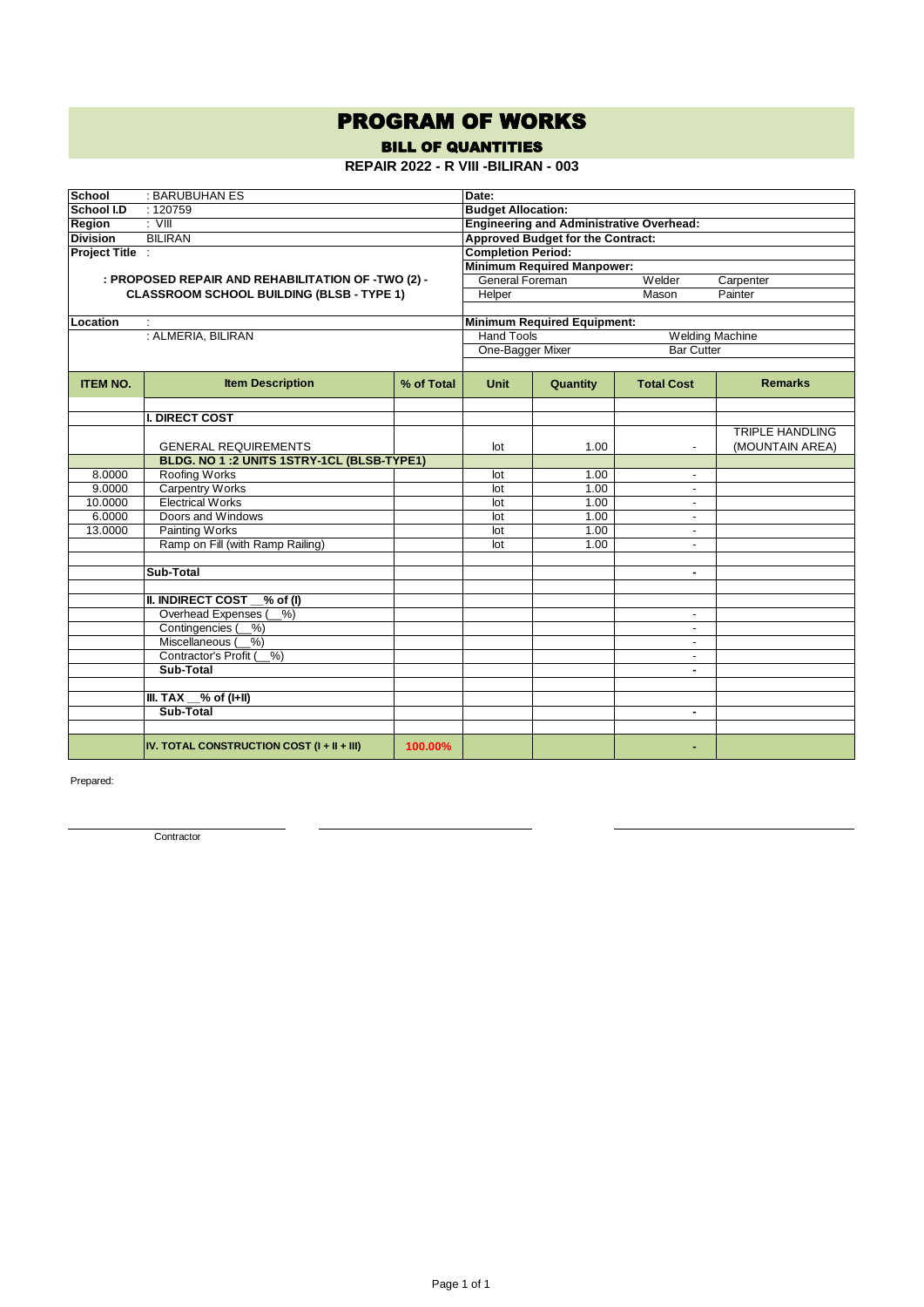## PROGRAM OF WORKS

DETAILED COST ESTIMATE

## **: PROPOSED REPAIR AND REHABILITATION OF -TWO (2) - CLASSROOM SCHOOL BUILDING (BLSB - TYPE 1)**  : BARUBUHAN ES : ALMERIA, BILIRAN PROJECT SCHOOL LOCATION

: DEPARTMENT OF EDUCATION OWNER

| <b>ITEM NO.</b>  | <b>DESCRIPTION</b>                                          | <b>UNIT</b> | QTY            | <b>UNIT COST</b> |              | <b>TOTAL COST</b> |              | <b>GRAND TOTAL</b>         |
|------------------|-------------------------------------------------------------|-------------|----------------|------------------|--------------|-------------------|--------------|----------------------------|
|                  |                                                             |             |                | <b>MATERIAL</b>  | <b>LABOR</b> | <b>MATERIAL</b>   | <b>LABOR</b> |                            |
|                  | <b>GENERAL REQUIREMENTS</b>                                 |             |                |                  |              |                   |              |                            |
|                  | Mobilization/Temporary Structures, Utilities and            | lot         | 1.00           |                  |              |                   |              |                            |
|                  | Services/Demobilization                                     |             |                |                  |              |                   |              |                            |
|                  | Safety and Health                                           | lot         | 1.00           |                  |              |                   |              | $\blacksquare$             |
|                  | Project Billboard                                           | lot         | 1.00           |                  |              |                   |              | ÷.                         |
|                  | Fire Safety Inspection Certificate (FSIC)                   | lot         | 1.00           |                  |              |                   |              | ä,                         |
|                  | Hauling cost<br>Sub-total                                   | lot         | 1.00           |                  |              |                   |              | $\omega$<br>$\blacksquare$ |
|                  |                                                             |             |                |                  |              |                   |              |                            |
|                  | BLDG. NO 1:2 UNITS 1STRY-1CL (BLSB-TYPE1)                   |             |                |                  |              |                   |              |                            |
| 8.0000           | <b>Roofing Works</b>                                        |             |                |                  |              |                   |              |                            |
| 8.010            | Removal of Roofing Sheets                                   | sq m        | 158.00         |                  |              |                   |              | $\blacksquare$             |
|                  | G.I. Long-Span Roofing, Corrugated, Pre-                    |             |                |                  |              |                   |              |                            |
|                  | Painted, 1220mm x 0.5mm BMT                                 | lm          | 178.60         |                  |              |                   |              |                            |
|                  | G.I. Flashing, Preformed, Pre-Painted, 0.610m x             |             |                |                  |              |                   |              |                            |
|                  | 2.440m x 0.5mm BMT                                          | pc          | 8.00           |                  |              |                   |              |                            |
|                  | G.I. Ridge Roll, Preformed, Pre-Painted, 0.610m             |             |                |                  |              |                   |              |                            |
|                  | x 2.440m x 0.5mm BMT                                        | pc          | 7.00           |                  |              |                   |              |                            |
| 9.1430           | Fascia Board, Fiber Cement 12" x 8'                         | pc          | 22.00          |                  |              |                   |              | $\sim$                     |
| 7.1040           | L 20 x 20 x 2mm                                             | kg          | 96.00          |                  |              |                   |              | $\blacksquare$             |
| 7.1020           | L 38 x 38 x 4.5mm                                           | kg          | 61.00          |                  |              |                   |              | $\blacksquare$             |
|                  | 3" Flat head Countersunk screw                              | pc          | 380.00         |                  |              |                   |              | ä,                         |
| 8.0900           | J-Bolt (6mm dia.)                                           |             | 1,060.00       |                  |              |                   |              | ÷.                         |
|                  | Teckscrew 2-3/4"                                            | pc          | 1,848.00       |                  |              |                   |              | $\omega$                   |
|                  |                                                             | pc          |                |                  |              |                   |              | ÷.                         |
| 8.1300           | Roof Sealant<br>Sub-total                                   | L           | 4.00           |                  |              |                   |              | $\overline{\phantom{a}}$   |
| 9.0000           | <b>Carpentry Works</b>                                      |             |                |                  |              |                   |              |                            |
|                  | <b>Trusses and Members</b>                                  |             |                |                  |              |                   |              |                            |
| 9.0070           |                                                             | bd.ft       | 36.00          |                  |              |                   |              | $\sim$                     |
| 9.0080           | Removal of Wooden Truss/ Beams<br><b>Removal of Purlins</b> |             | 37.00          |                  |              |                   |              |                            |
|                  |                                                             | bd.ft       |                |                  |              |                   |              | $\blacksquare$             |
| 9.1700<br>4.0400 | Rough Lumber, Sun Dried, Tanguile<br>CWN, Assorted          | bd.ft       | 39.00<br>40.00 |                  |              |                   |              | $\blacksquare$<br>÷.       |
| 9.1900           | Wood Preservative, Brown                                    | kg<br>L     | 41.00          |                  |              |                   |              | ÷.                         |
| 7.1820           | Machine Bolts (16 mm dia.)                                  | pc          | 42.00          |                  |              |                   |              | $\sim$                     |
|                  | Interior ceiling                                            |             | 102.40         |                  |              |                   |              |                            |
| 9.0100           | Removal of Ceiling                                          | sq m        | 102.40         |                  |              |                   |              | $\blacksquare$             |
| 9.0500           |                                                             | sq.m        | 36.00          |                  |              |                   |              | ä,                         |
|                  | Plywood, Marine 1/4" x 4' x 8'                              | pc          |                |                  |              |                   |              |                            |
|                  | 50 mm x 50 mm Ceiling Joist                                 | bd.ft       | 209.98         |                  |              |                   |              |                            |
|                  | 50 mm x 75 mm Ceiling Joist                                 | bd.ft       | 314.98         |                  |              |                   |              |                            |
| 9.1700           | Rough Lumber, Sun Dried, Tanguile                           | bd.ft       | 524.96         |                  |              |                   |              | $\blacksquare$             |
| 9.2100           | <b>Finishing Nails</b>                                      | kg          | 2.00           |                  |              |                   |              | $\sim$                     |
| 4.0400           | CWN, Assorted                                               | kg          | 10.00          |                  |              |                   |              | $\blacksquare$             |
| 9.2200           | <b>Concrete Nails</b>                                       | kg          | 2.00           |                  |              |                   |              | $\blacksquare$             |
| 9.1900           | Wood Preservative, Brown                                    | L           | 4.00           |                  |              |                   |              | ÷.                         |
|                  | <b>Exterior Ceiling</b>                                     | sq m        | 44.96          |                  |              |                   |              |                            |
| 9.0100           | Removal of Ceiling                                          | sq.m        | 44.96          |                  |              |                   |              | $\sim$                     |
| 9.0500           | Plywood, Marine 1/4" x 4' x 8'                              | pc          | 16.00          |                  |              |                   |              | $\blacksquare$             |
|                  | 50 mm x 50 mm Ceiling Joist                                 | bd.ft       | 146.11         |                  |              |                   |              |                            |
|                  | 50 mm x 75 mm Ceiling Joist                                 | bd.ft       | 131.11         |                  |              |                   |              |                            |
| 9.1700           | Rough Lumber, Sun Dried, Tanguile                           | bd.ft       | 277.22         |                  |              |                   |              | $\blacksquare$             |
| 9.2100           | <b>Finishing Nails</b>                                      | kg          | 1.00           |                  |              |                   |              | ä,                         |
| 4.0400           | CWN, Assorted                                               | kg          | 5.00           |                  |              |                   |              |                            |
| 9.2200           | Concrete Nails                                              | kg          | 1.00           |                  |              |                   |              | $\omega$                   |
| 9.1900           | Wood Preservative, Brown                                    | L           | 2.00           |                  |              |                   |              | $\sim$                     |
|                  | 25mm x 25mm x 300mm Wood slats @25mm                        |             |                |                  |              |                   |              |                            |
| 9.1400           | clear spacing ceiling ventilation (provide                  | pc          | 8.00           |                  |              |                   |              |                            |
|                  | stainless steel wire mesh inside)                           |             |                |                  |              |                   |              |                            |
|                  | <b>Blackboards</b>                                          |             | ÷.             |                  |              |                   |              |                            |
| 9.1800           | S4S Lumber, Kiln Dried, Tanguile                            | bd.ft       | 74.00          |                  |              |                   |              | $\sim$                     |
| 9.2000           | Lawanit, 1/4" thk                                           | pc          | 4.00           |                  |              |                   |              | $\sim$                     |
| 9.2100           | <b>Finishing Nails</b>                                      | kg          | 1.00           |                  |              |                   |              | $\blacksquare$             |
| 4.0400           | CWN, Assorted                                               | kg          | 2.00           |                  |              |                   |              | $\blacksquare$             |
| 9.2200           | <b>Concrete Nails</b>                                       | kg          | 1.00           |                  |              |                   |              | $\blacksquare$             |
|                  | Sub-total                                                   |             | $\blacksquare$ |                  |              |                   |              | $\blacksquare$             |
| 10.0000          | <b>Electrical Works</b>                                     |             | $\blacksquare$ |                  |              |                   |              |                            |
|                  | Roughing-ins                                                |             | $\mathbf{r}$   |                  |              |                   |              |                            |
| 10.0100          | Electrical Conduit uPVC, 15mmØ                              | pc          | 24.00          |                  |              |                   |              | $\blacksquare$             |
| 10.0490          | RSC 20mmØ                                                   | pc          | 1.00           |                  |              |                   |              | $\blacksquare$             |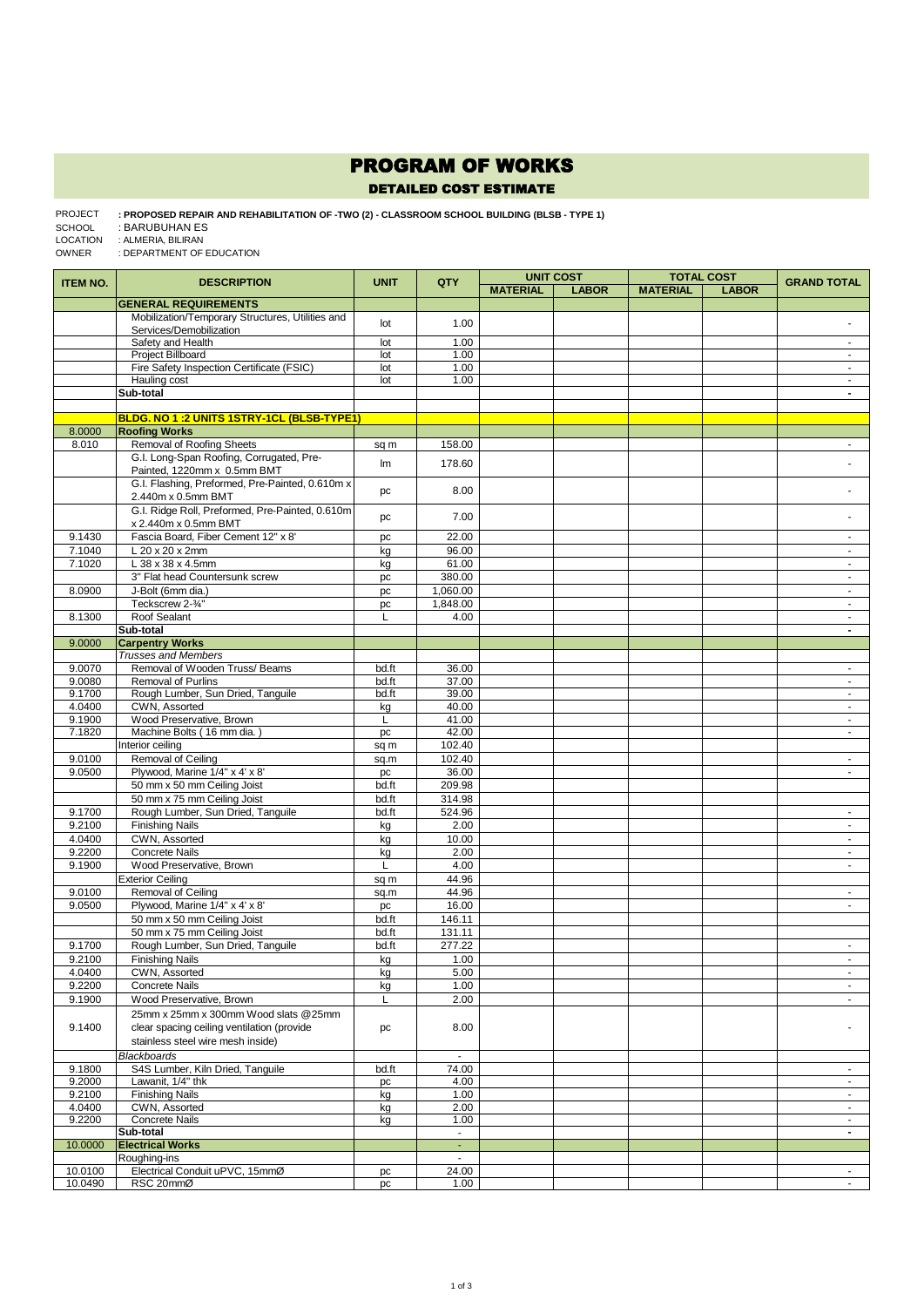| <b>ITEM NO.</b> | <b>DESCRIPTION</b>                                                                | <b>UNIT</b> | QTY    | <b>UNIT COST</b> |              | <b>TOTAL COST</b> |              | <b>GRAND TOTAL</b>       |
|-----------------|-----------------------------------------------------------------------------------|-------------|--------|------------------|--------------|-------------------|--------------|--------------------------|
|                 |                                                                                   |             |        | <b>MATERIAL</b>  | <b>LABOR</b> | <b>MATERIAL</b>   | <b>LABOR</b> |                          |
| 10.0800         | Entrance Cap 20mm dia.                                                            | pc          | 1.00   |                  |              |                   |              |                          |
| 10.1200         | Junction Box, 4" x 4" G.I.                                                        | pc          | 8.00   |                  |              |                   |              | $\blacksquare$           |
| 10.1300         | Utility Box, 2" x 4" G.I.                                                         | pc          | 4.00   |                  |              |                   |              | $\sim$                   |
|                 | Wires & Fixtures                                                                  |             | $\sim$ |                  |              |                   |              |                          |
| 10.1600         | 3.5 mm <sup>2</sup> THHN Wire, Stranded                                           | m           | 216.00 |                  |              |                   |              | $\sim$                   |
| 10.2700         | Duplex Convenience Outlet, Grounding Type,<br>20A, 250V                           | set         | 4.00   |                  |              |                   |              |                          |
| 10.3200         | 3 Single Pole Wall Switches in One Switch Plate<br>(10 AMP, 230V)                 | set         | 2.00   |                  |              |                   |              |                          |
| 10.3610         | FL 1 x 40W Industrial Type                                                        | set         | 12.00  |                  |              |                   |              | $\sim$                   |
| 10.3310         | Safety Switch 30A 2P                                                              | set         | 1.00   |                  |              |                   |              |                          |
| 10.5500         | <b>Electrical Tape</b>                                                            | pc          | 2.00   |                  |              |                   |              | $\sim$                   |
| 10.5400         | Wall Fan, 60W, 230V, 60Hz                                                         | set         | 4.00   |                  |              |                   |              | $\sim$                   |
|                 | Sub-total                                                                         |             | $\sim$ |                  |              |                   |              | $\overline{\phantom{0}}$ |
| 6.0000          | <b>Doors and Windows</b>                                                          |             | ÷.     |                  |              |                   |              |                          |
| 6.0100          | Removal of Door with Jamb                                                         | set         | 2.00   |                  |              |                   |              | $\blacksquare$           |
| 6.0200          | Removal of Window with Jamb                                                       | sq.m        | 31.00  |                  |              |                   |              | $\sim$                   |
| 6.0200          | Removal of Window with Jamb                                                       | sq.m        | 5.00   |                  |              |                   |              | $\sim$                   |
| 6.0600          | Door Jamb                                                                         | bd.ft       | 44.00  |                  |              |                   |              | $\blacksquare$           |
| 6.0330          | D-2, (0.90m x 2.10m) Panel Door                                                   | set         | 2.00   |                  |              |                   |              | $\sim$                   |
| 6.2000          | Hinges, Standard 3-1/2" x 3-1/2"                                                  | pa          | 8.00   |                  |              |                   |              | $\sim$                   |
| 6.1900          | Entrance, Lever Lockset                                                           | set         | 2.00   |                  |              |                   |              |                          |
| 6.0700          | Window Jamb                                                                       | bd.ft       | 203.00 |                  |              |                   |              | $\sim$                   |
| 6.1009          | Jalousie Window with Clear Glass Blades on<br>JalouPlus Type Silver Colored Frame | sq.ft       | 190.00 |                  |              |                   |              |                          |
| 6.1500          | <b>Security Grilles</b>                                                           | sq.ft       | 95.12  |                  |              |                   |              |                          |
|                 | Sub-total                                                                         |             |        |                  |              |                   |              | $\blacksquare$           |
| 13.0000         | <b>Painting Works</b>                                                             |             |        |                  |              |                   |              |                          |
|                 | Concrete surfaces                                                                 | sq.m        | 100.00 |                  |              |                   |              |                          |
| 13.0100         | Neutralizer                                                                       | gal         | 2.00   |                  |              |                   |              | $\sim$                   |
| 13.0200         | Latex, Flat                                                                       | qal         | 4.00   |                  |              |                   |              | $\sim$                   |
| 13.0400         | Latex, Semi Gloss                                                                 | gal         | 4.00   |                  |              |                   |              | $\sim$                   |
| 13.0500         | Acri Color                                                                        | qrt         | 1.00   |                  |              |                   |              | $\sim$                   |
|                 | <b>Interior Ceiling</b>                                                           | sq.m        | 102.40 |                  |              |                   |              |                          |
| 13.0600         | Enamel, Flatwall                                                                  | gal         | 6.00   |                  |              |                   |              | $\sim$                   |
| 13.0800         | Enamel, Semi Gloss                                                                | gal         | 11.00  |                  |              |                   |              | $\blacksquare$           |
| 13.0900         | <b>Paint Thinner</b>                                                              | qal         | 5.00   |                  |              |                   |              | $\sim$                   |
|                 | <b>Exterior Ceiling</b>                                                           | sq.m        | 44.96  |                  |              |                   |              |                          |
| 13.0600         | Enamel, Flatwall                                                                  | gal         | 3.00   |                  |              |                   |              | $\sim$                   |
| 13.0800         | Enamel, Semi Gloss                                                                | gal         | 5.00   |                  |              |                   |              | $\sim$                   |
| 13.0900         | <b>Paint Thinner</b>                                                              | gal         | 2.00   |                  |              |                   |              | $\sim$                   |